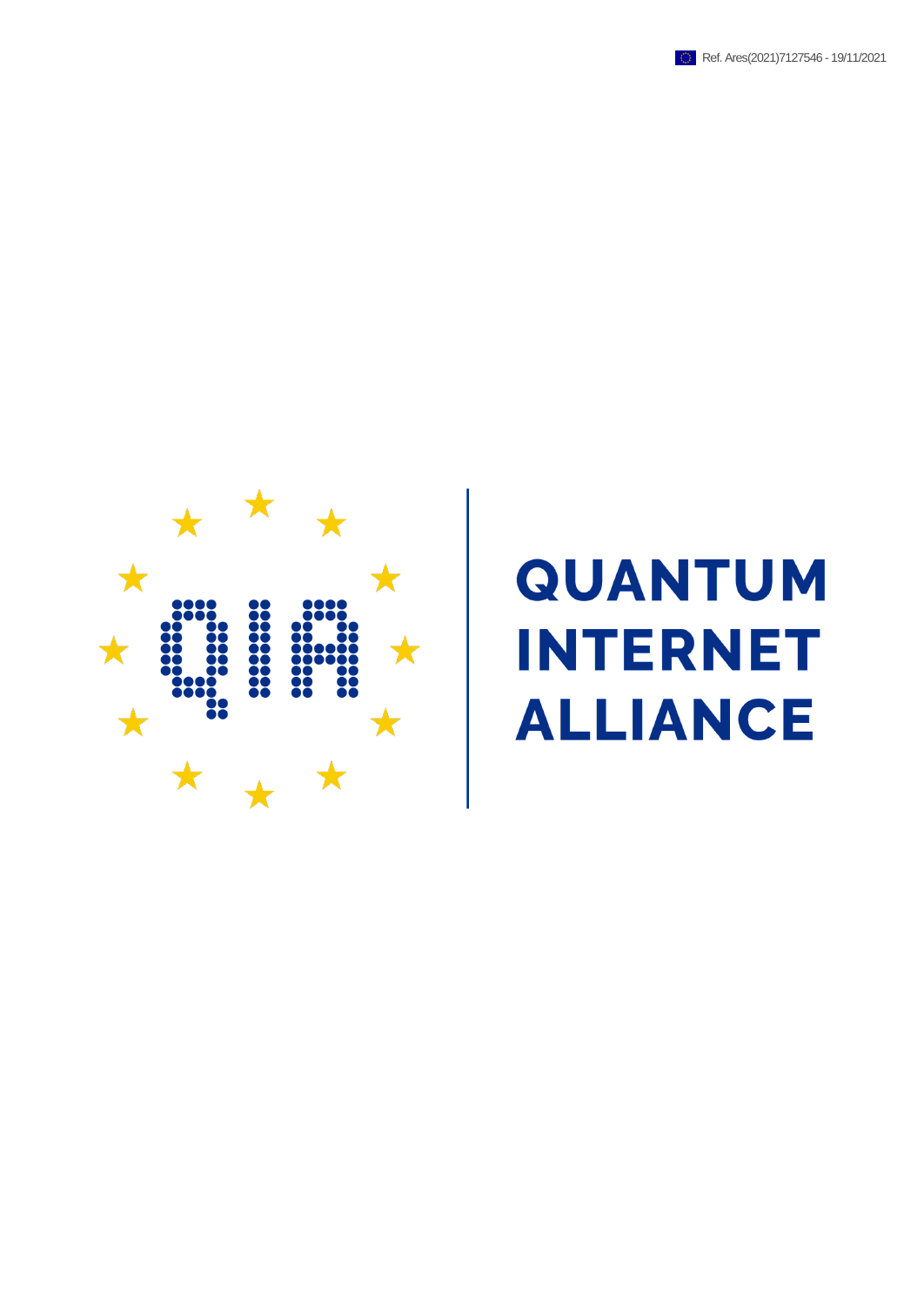---------



 $\label{eq:2.1} \frac{1}{2} \left( \frac{1}{2} \right) \left( \frac{1}{2} \right) \left( \frac{1}{2} \right) \left( \frac{1}{2} \right) \left( \frac{1}{2} \right) \left( \frac{1}{2} \right) \left( \frac{1}{2} \right) \left( \frac{1}{2} \right) \left( \frac{1}{2} \right) \left( \frac{1}{2} \right) \left( \frac{1}{2} \right) \left( \frac{1}{2} \right) \left( \frac{1}{2} \right) \left( \frac{1}{2} \right) \left( \frac{1}{2} \right) \left( \frac{1}{2$ 

# **D4.3 Hardware Parameter Report**

 $\label{eq:3.1} \begin{split} \mathcal{L}^{2}(\mathcal{L}^{2})&=\mathcal{L}^{2}(\mathcal{L}^{2})\oplus\mathcal{L}^{2}(\mathcal{L}^{2})\oplus\mathcal{L}^{2}(\mathcal{L}^{2})\oplus\mathcal{L}^{2}(\mathcal{L}^{2})\oplus\mathcal{L}^{2}(\mathcal{L}^{2})\oplus\mathcal{L}^{2}(\mathcal{L}^{2})\oplus\mathcal{L}^{2}(\mathcal{L}^{2})\oplus\mathcal{L}^{2}(\mathcal{L}^{2})\oplus\mathcal{L}^{2}(\mathcal{L}^{2})\$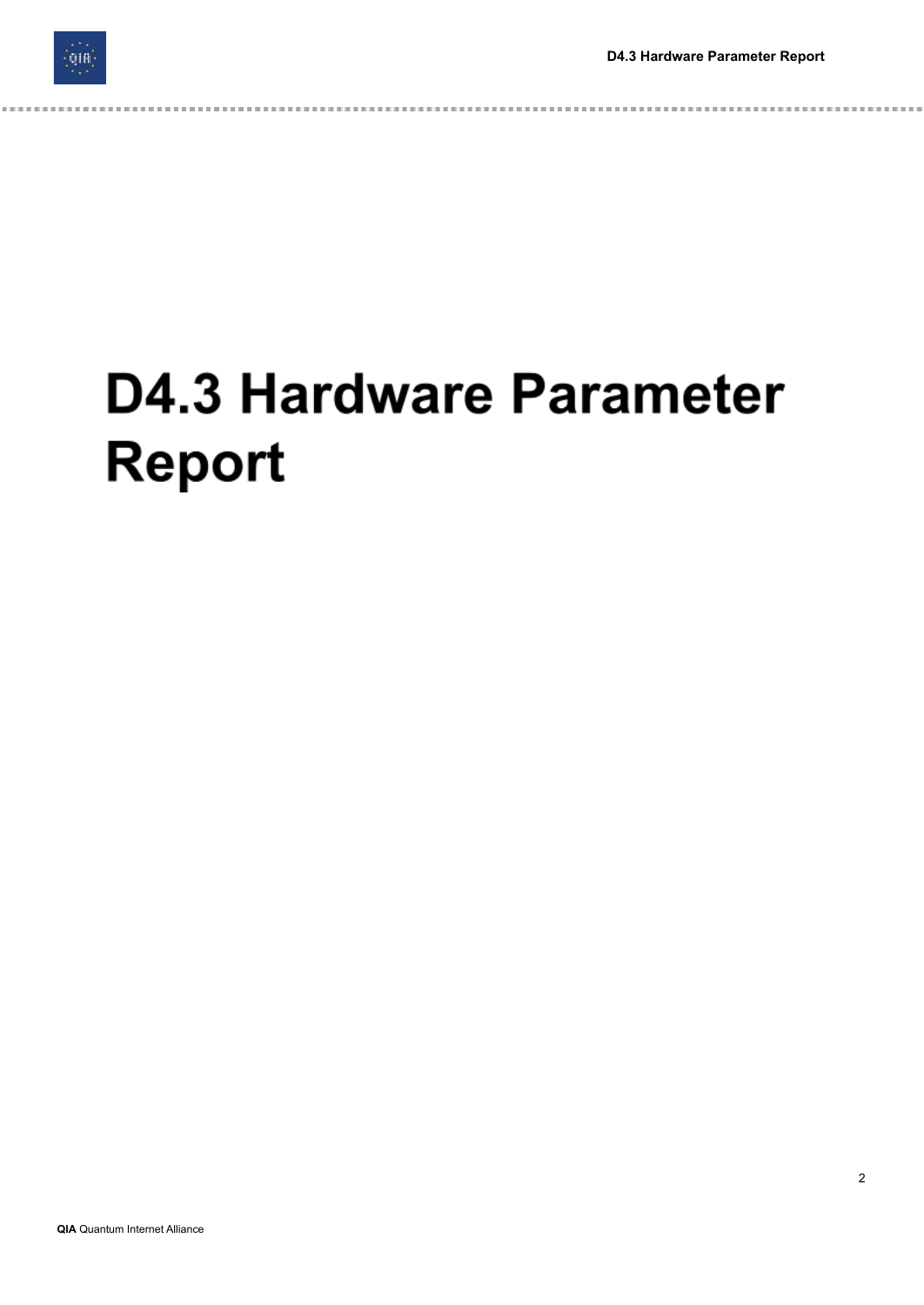

### **Document History**

 $\label{eq:2.1} \mathcal{L}(\mathcal{L})=\mathcal{L}(\mathcal{L})=\mathcal{L}(\mathcal{L})=\mathcal{L}(\mathcal{L})=\mathcal{L}(\mathcal{L})=\mathcal{L}(\mathcal{L})$ 

| <b>Revision Nr</b> | Description                   | Author       | Review | Date       |
|--------------------|-------------------------------|--------------|--------|------------|
| 0.1                | First draft                   | Chin-Te LIAO |        | 27/09/2021 |
| 1.0                | Expansion and correction      | Marc Kaplan  |        | 28/09/2021 |
| 2.0                | Update backward<br>simulation | Chin-Te LIAO |        | 09/11/2021 |
|                    |                               |              |        |            |

. . . . . . . . . . . . . .

This project has received funding from the European Union's Horizon 2020 research and innovation programme under grant *agreement No 820445.*

The opinions expressed in this document reflect only the author's view and in no way reflect the European Commission's *opinions. The European Commission is not responsible for any use that may be made of the information it contains.*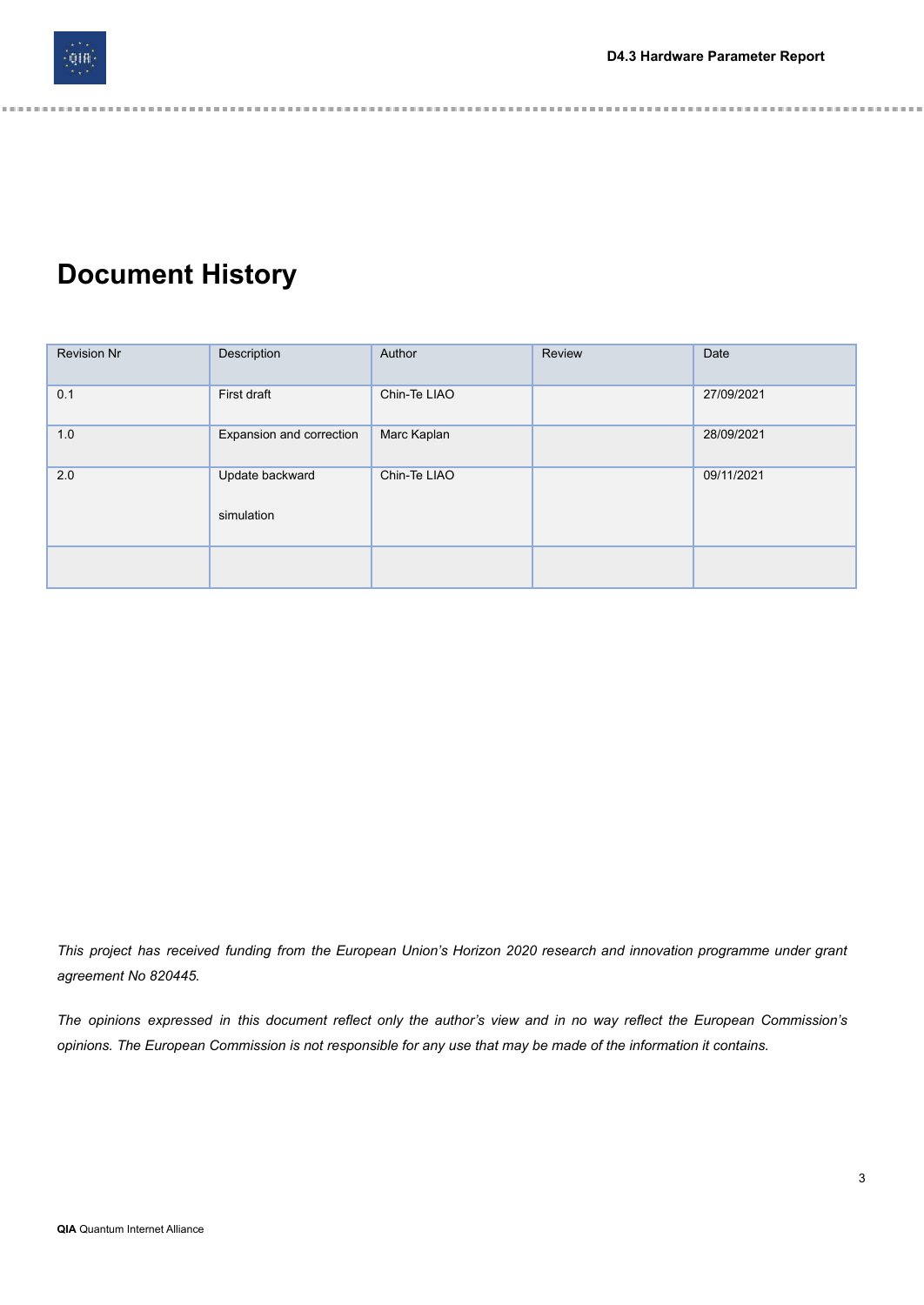

 $\sim$   $\sim$ i.  $\sim$   $\label{eq:1.1} \alpha_{\alpha} = \alpha_{\alpha} = \alpha_{\alpha} = \alpha_{\alpha} = \alpha_{\alpha} = \alpha_{\alpha}$ 

### **Index**

| <b>Abstract</b>                               | 5                |
|-----------------------------------------------|------------------|
| <b>Keyword list</b>                           | 5                |
| <b>Acronyms &amp; Abbreviations</b>           | 5                |
| <b>Introduction</b>                           | 6                |
| <b>Implementations</b>                        | $\overline{7}$   |
| <b>Protocols</b>                              | $\overline{7}$   |
| Quantum money                                 | $\overline{7}$   |
| Quantum Key Distribution                      | $\bf 8$          |
| Quantum Digital Signature                     | $\boldsymbol{9}$ |
| Abort probability when all parties are honest | 9                |
| <b>Probability of forging Bob's signature</b> | 9                |
| <b>Probability of repudiation</b>             | 9                |
| <b>W-state Anonymous Transmission</b>         | 9                |
| Verifiable Blind Quantum Computing            | 10               |
| Simulations                                   | 10               |
| <b>Backward simulations</b>                   | 10               |
| <b>Conclusion</b>                             | 11               |
| <b>References</b>                             | 12               |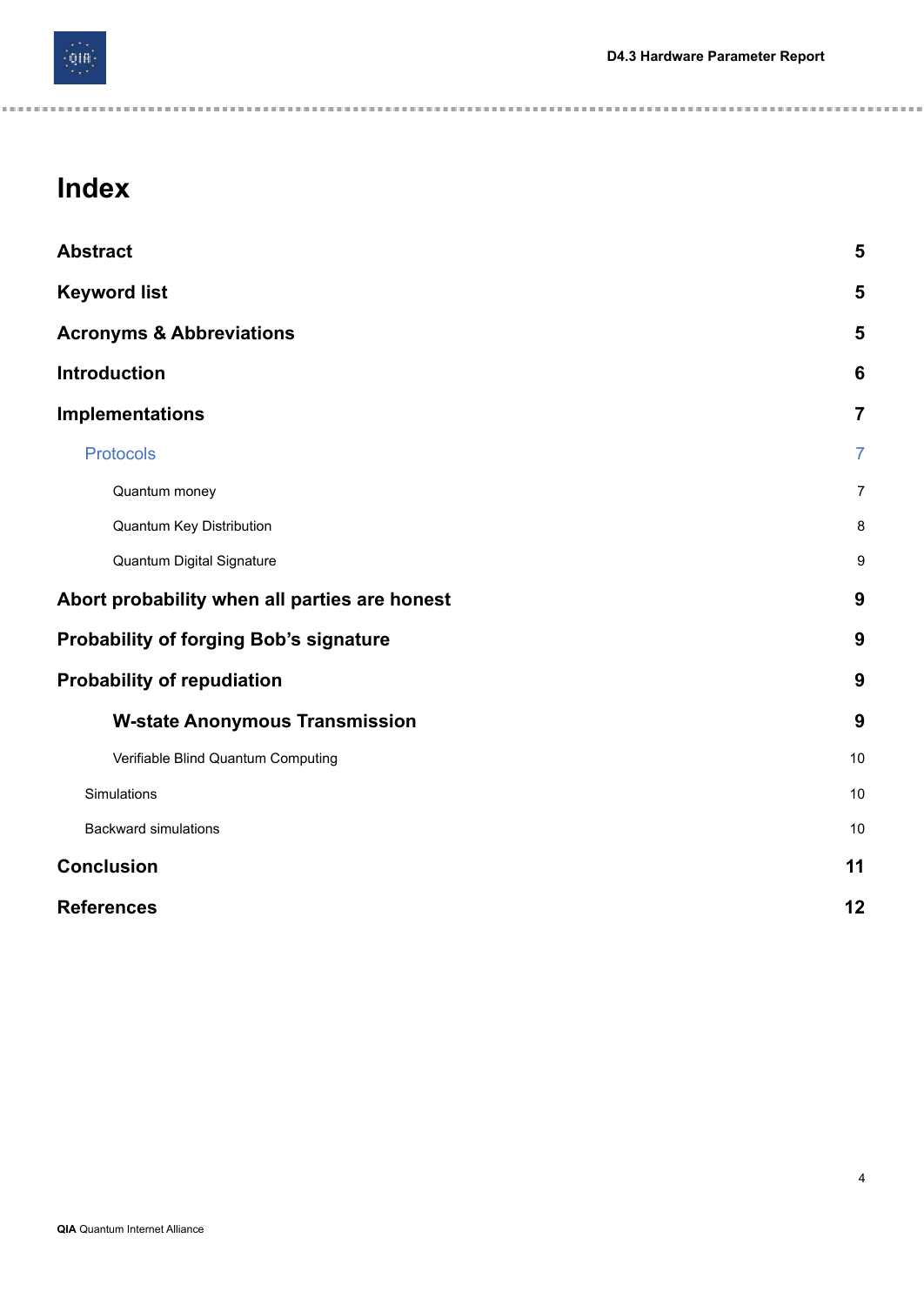### <span id="page-4-0"></span>**1. Abstract**

OIF

Multiple protocols have been simulated via NetSquid. The code was developed with maintainability and reusability in mind, and the simulation codes can easily be applied to different sets of hardware parameters. The protocols developed and uploaded in the software library are: E91 quantum key distribution, quantum tokens, quantum state teleportation, verifiable blind quantum computing, quantum anonymous transmission with W-states.

The developed protocols were used for benchmarking and analysing their performance in realistic conditions. The technical paper on protocol benchmarking is currently under submission. Realistic hardware parameters were applied according to state-of-the-art literature [6]. We also provided statistical plots to show how figures of merit are affected by certain protocol parameters. All of our benchmarks are repeatable, with the open-source code made available fully available.

### <span id="page-4-1"></span>**2. Keyword list**

quantum internet, quantum protocol, NetSquid,

### <span id="page-4-2"></span>**3. Acronyms & Abbreviations**

| <b>NS</b>   | NetSquid                           |  |  |
|-------------|------------------------------------|--|--|
| <b>VBQC</b> | Verifiable Blind Quantum Computing |  |  |
| QKD         | <b>Quantum Key Distribution</b>    |  |  |
| <b>QDS</b>  | Quantum Digital Signature          |  |  |
|             |                                    |  |  |
|             |                                    |  |  |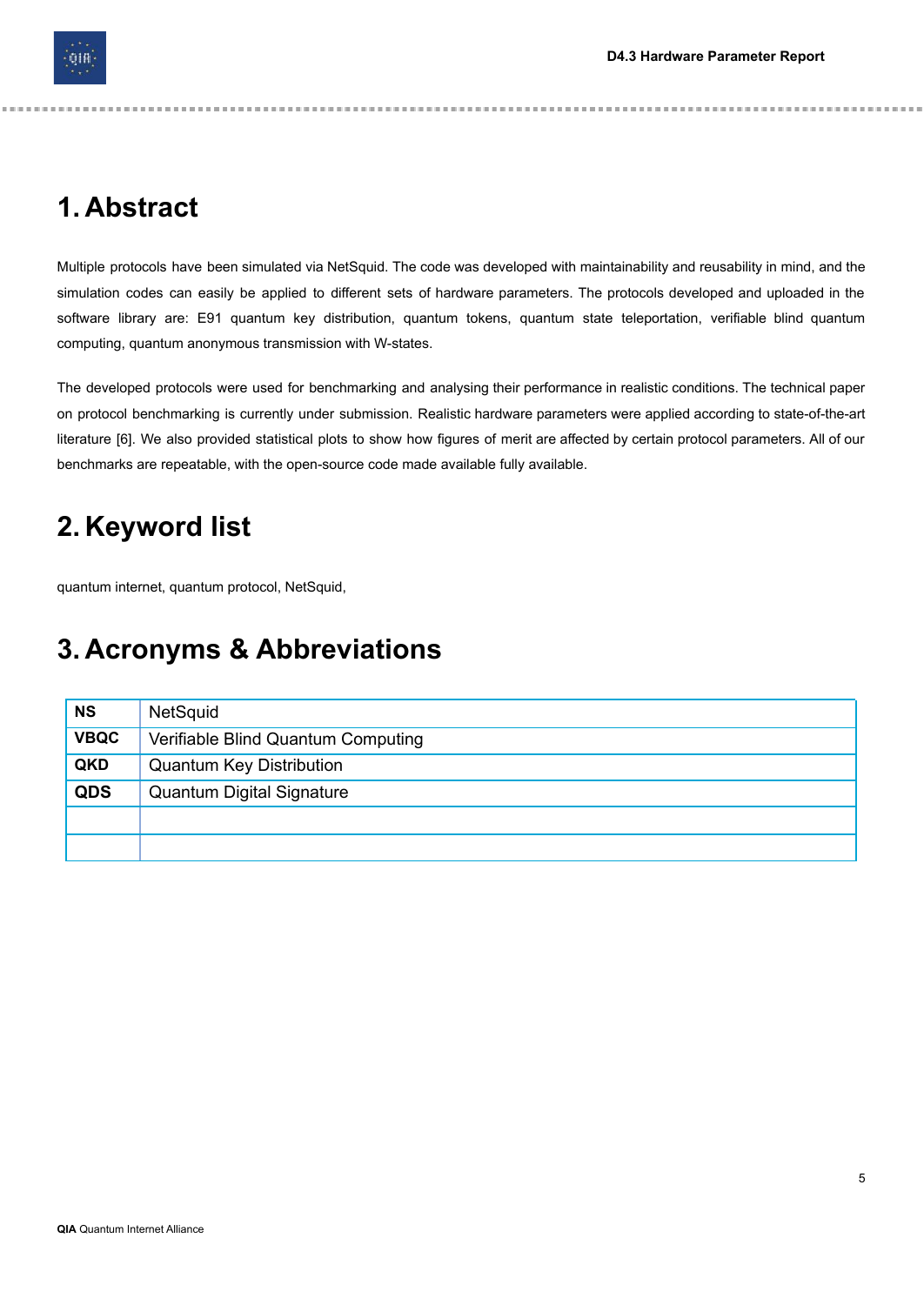### <span id="page-5-0"></span>**4. Introduction**

As applications for quantum networks, quantum protocols provide different functionalities for various needs.

One of the main difficulties in research related to quantum communication consists in analysing how hardware limitations impact the performances and security of the protocols. Devices with optimal efficiency merely do not exist yet. However, using quantum network simulators like NetSquid, we are able to assess the security of these protocols with no access to the hardware, using only simulation techniques.

. . . . . . .

Apart from running simulations for certain sets of hardware parameters, with the help from our research partners, we can do the opposite and answer questions such as: what parameters are required in order to reach some target given a specific figure of merit of a protocol.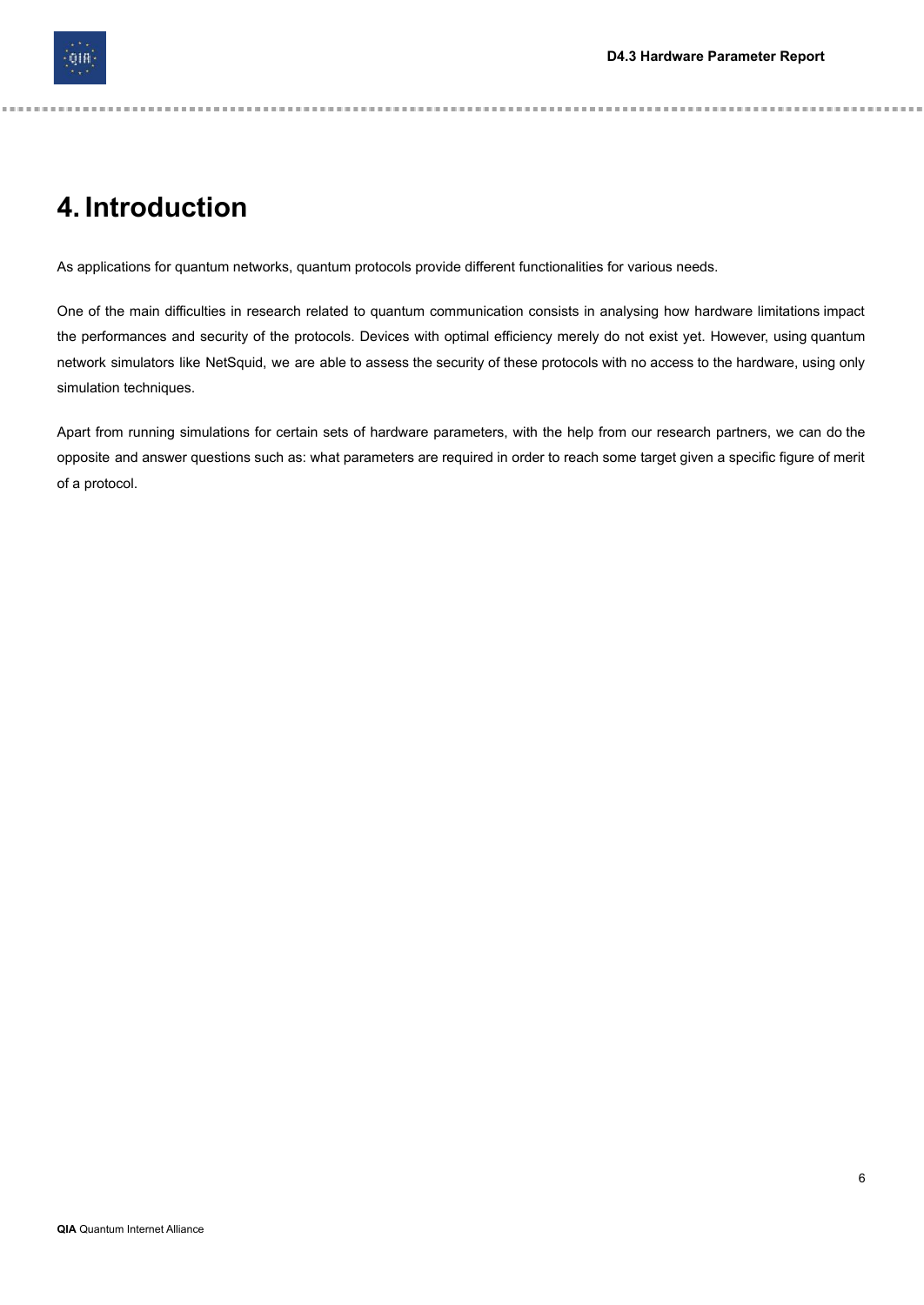### <span id="page-6-0"></span>**5. Implementations**

This section presents our protocol simulations. We have implemented on Netsquid the following tasks for quantum networks:

- Quantum money
- Quantum key distribution
- Quantum digital signatures
- W-state Anonymous Transmission
- Verifiable Blind Quantum Computing

The list of protocols was established with our partners from SAP. They were selected on the basis of their potential value for profitable projects. Moreover, these protocols were also used in D4.1 *Quantum Applications and Use Case Report*. In this deliverable, the same protocols considered here were matched with potential end-user applications in various domains such as payment, banking, machine learning, etc…

#### <span id="page-6-1"></span>**5.1. Protocols**

#### <span id="page-6-2"></span>**Quantum money**

Quantum money is a set of applications in which the feature of unforgeability is applied to some quantum object used as "money". These money objects can later be verified by parties that hold certain side information. We chose to simulate quantum tokens as an example, since it is relatively straightforward in terms of functionality.

Details of this protocol and analysis can be found in reference [1].

We considered the following figures of merit:

- The time waited for a party holding a token before verification.
- The possibility that a fake token be verified.

The simulation parameters were chosen based on nitrogen-vacancy (NV) center implementation. Our simulation quantifies the effect of the client wait time on the number of pairs required to achieve a given security level. The following graph, and following ones are extracted from Reference [3].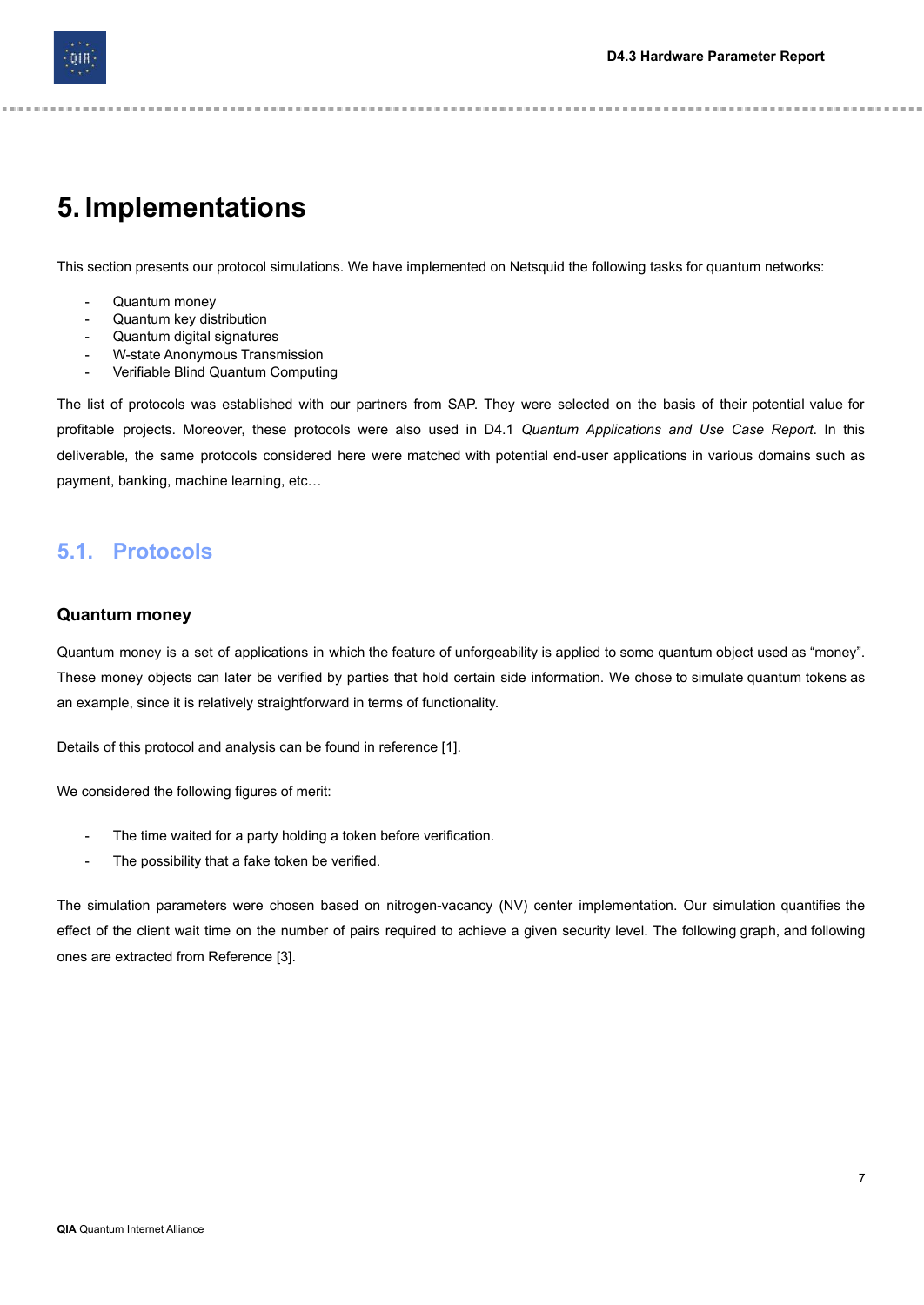



Figure 1. c versus client wait time, T. The blue dashed line shows the security threshold 0:875.

#### <span id="page-7-0"></span>**Quantum Key Distribution**

Quantum Key Distribution (QKD in short) is one of the most fundamental and critical parts of quantum-related application. QKD allows to establish shared keys among distant parties that can be used, for example, in a symmetric encryption algorithm. We have implemented the E91 protocol which, compared to BB84, is slightly more practical in terms of logic implementation.

The details of this protocol and analysis can be found in Reference [2].

Figure of merit considered:

- Keyrate (How many key bits can be generated per unit time).
- Average keybit length per qubits.

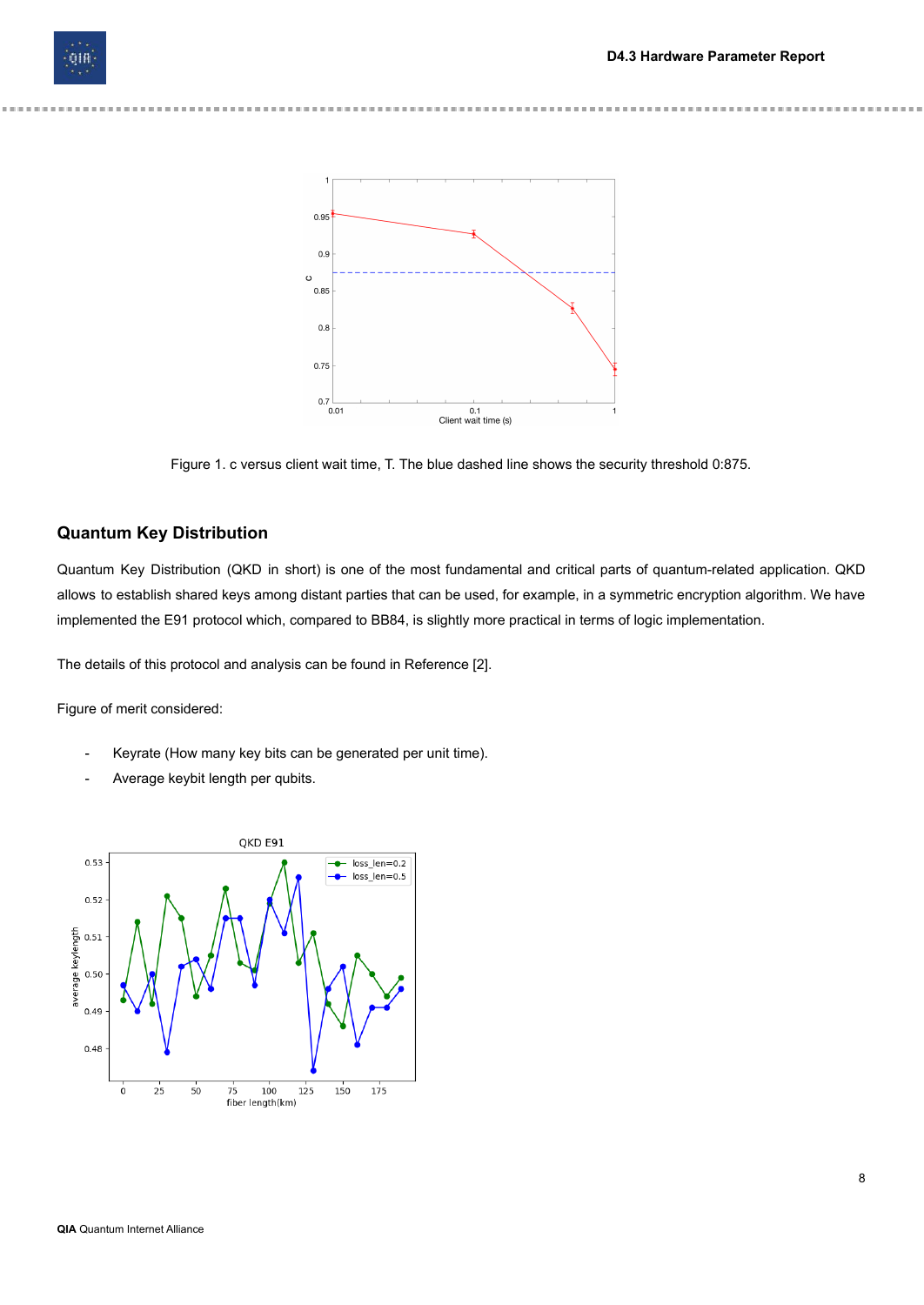

The figure above shows how the figure of merits varies with different hardware settings.

#### <span id="page-8-0"></span>**Quantum Digital Signature**

In-depth studies of Quantum Digital Signature are mentioned in reference [3]. The full protocol description is in Appendix C of the paper. We sketch it here for completeness.

This protocol has three parties, Alice, Bob, and Charlie. Alice sends the signed message to Bob. Bob authenticates the message and forwards it to charlie. The protocol then consists of two parts: a distribution stage and messaging stage. In the distribution stage, a key generation protocol (KGP) is performed by Alice-Bob and Alice-Charlie separately for each possible message m = 0 or m = 1. In the messaging stage, Alice sends a signed message to Bob. Bob checks the mismatches between the signature and the data exchanged at the distribution stage. He accepts the message and forwards it to Charlie if the number of mismatches is below some threshold. Similarly, Charlie will accept the message if the number of mismatches is below some threshold.

Figure of merit considered:

- <span id="page-8-1"></span>Abort probability when all parties are honest
- <span id="page-8-2"></span>Probability of forging Bob's signature
- <span id="page-8-3"></span>Probability of repudiation

We have investigated the effect of channel losses and measurement errors on these figures of merits. This has allowed us to identify the secure regime for these parameters. The parameter range is described in Reference [3].

#### <span id="page-8-4"></span>**W-state Anonymous Transmission**

Anonymous transmission addresses the issue of concealing the identity of two communicating nodes in a quantum network with N nodes. W-state anonymous transmission is a protocol which is considered to be the most efficient among anonymous transmission protocols. This protocol also contains quantum state teleportation as a sub-protocol. The figures of merit here are the quality of teleported states and the probability of protocol failure. Since the algorithm significantly reduces the chance of mistakes during the anonymous phase, we simply use the similarity between the original qubit and the teleported qubit as its figure of merit.

Details of this protocol and analysis can be found in reference [4].

We have used NetSquid to simulate this protocol for four users. We evaluated the effect of the noise introduced by quantum memories on the quality of the teleported state, the performance of the protocol in the presence of noise at the X and Z gates in the final step of teleportation and the effect of sources of loss in the system on the probability of protocol failure.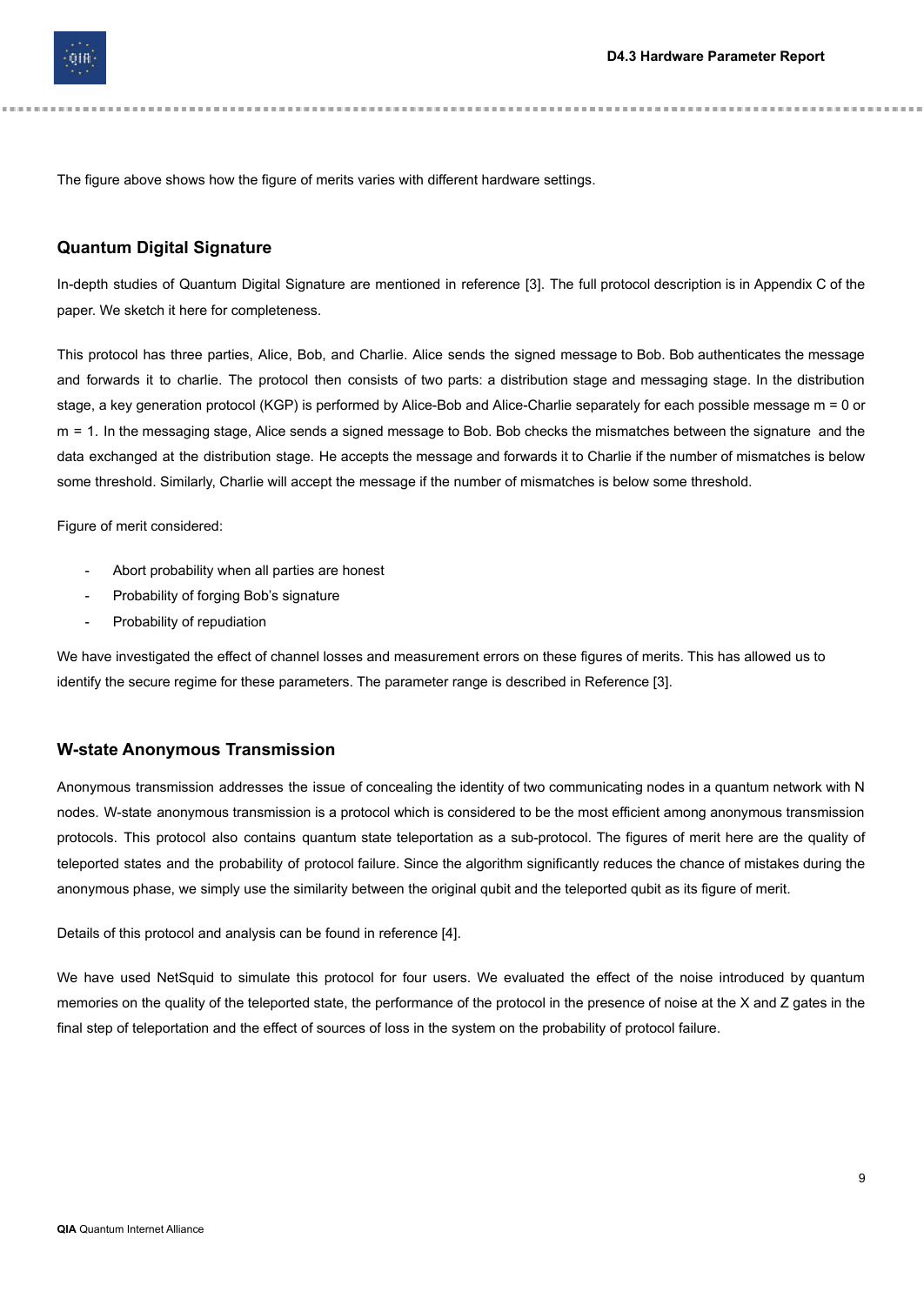

#### <span id="page-9-0"></span>**Verifiable Blind Quantum Computing**

Verifiable Blind Quantum Computing is the most complicated one among the above protocols, because it consists of two parts: verification and computing. The latter does the real computing while the former checks the integrity of the message.

The figure of merit we considered for this protocol is the abort rate when no intentional hacking has occurred. The protocol aborts only when the integrity check fails. Of course, we want the abort rate to be as low as possible. Another figure of merit for this protocol is probability of correctness, which is defined as the probability of correct output assuming the protocol is not aborted.

The details of this protocol and analysis can be found in Reference [3]. The protocol description is in Appendix B.

We studied the effect of noise in quantum gates and measurement errors. Using realistic parameters, we have determined the number of test runs required to get a correctness probability of 0.929±0.0092 with a confidence level of 95%.

#### <span id="page-9-1"></span>**5.2. Simulations**

Simulations of the above protocols are run by NetSquid in python. They were all made open-access. The repository can be found at https://github.com/LiaoChinTe/netsquid-simulation (Reference [5]).

#### <span id="page-9-2"></span>**5.3. Backward simulations**

We introduced an alternative way to benchmark protocols. Our current workflow follows a number of steps. First we fix parameters. Secondly, we run the simulation. Then finally extract the value of the targeted figure of merit.

Thanks to some additional software optimization machinery, and with the help of Francisco Ferreira da Silva at TUDelft, we are able to turn the workflow backward. For a certain value of the figure of merit, we are able to directly compute the parameters required to achieve it.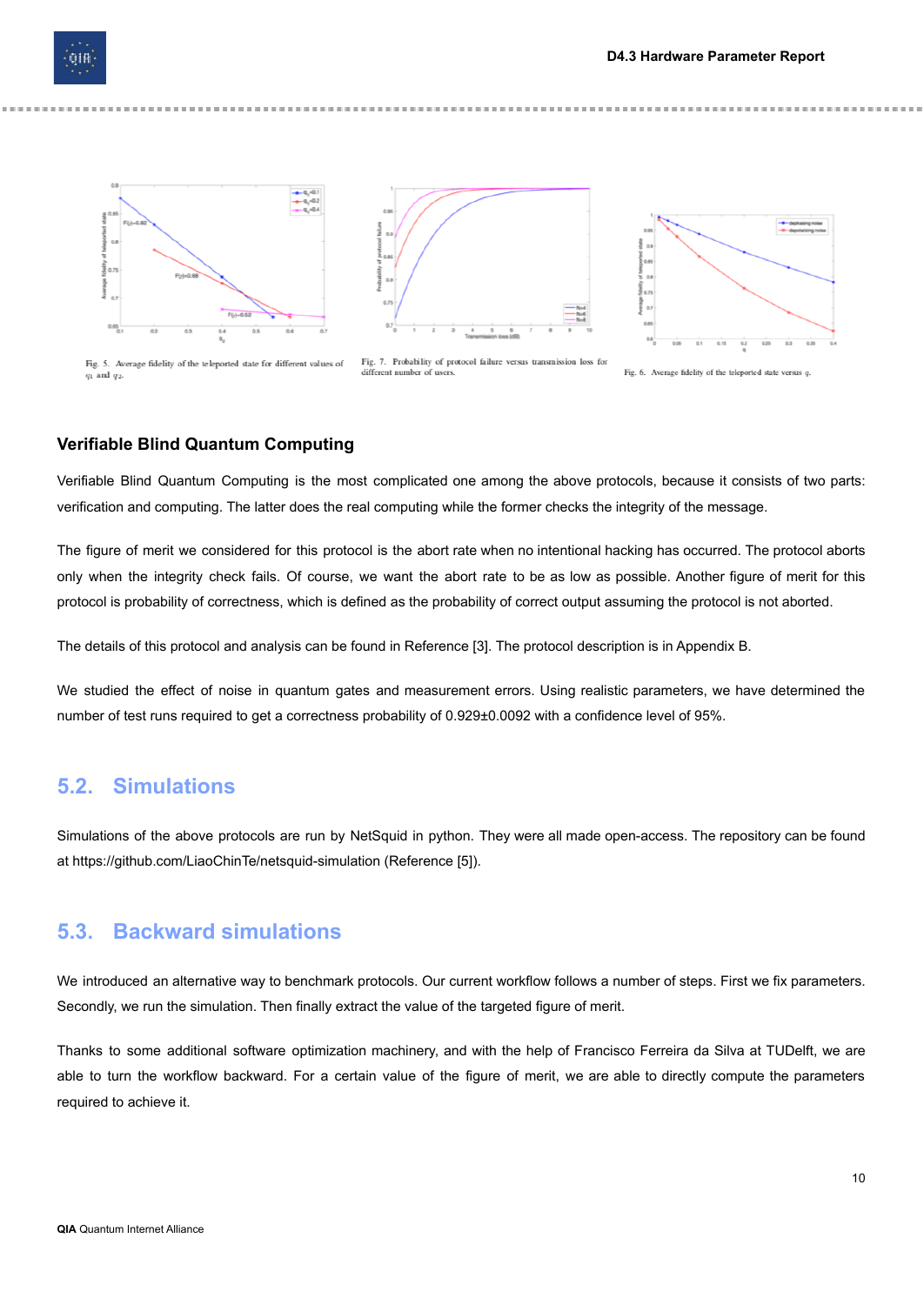

However, to integrate the optimization machinery with protocol simulations requires some further work. The methodology differs greatly depending which protocol it is applied to. Therefore, we have only applied it on quantum money so far. Our results show that this approach is promising to explicitly compute the parameters required to achieve some target value according to some figure of merit. In this case, the security threshold of 0.875 accuracy on final measurement.

Note that the computational power required for simulation goes higher exponentially as each parameter we added to optimizing. Therefore, in our study, we applied only two parameters(T1 and T2) to optimize for each value of "party A storage time":

| Storage time (s) | $T_1$ (h) | $T_2(s)$ |
|------------------|-----------|----------|
|                  | 10.037    | 3.25     |
|                  | 10.05     | 6.21     |
|                  | 10.099    | 16.007   |

**Table 5.** Optimum solutions for values of  $T_1$  and  $T_2$ .

We believe that the minimal viable demonstration could be performed under the assumption that other hardware parameters are reached. And since the hardware parameters are based on the NV-platform, we have more confidence in the results.

The detailed methodology, analysis and parameters we applied are reported in reference [3].

### <span id="page-10-0"></span>**6. Conclusion**

The long version of our works can be found references [3] and [5]. This Includes the description of the protocol, the realistic choices of hardware parameters we applied, the results obtained, and the complete open-source code that we have developed for this project.

Using the software library we have built, simulations and performance analysis are easier to run. The atomic functions are well defined and called by our various protocol implementations. Furthermore, it is easy to extend with more protocols, and to apply different sets of hardware parameters.

Using this methodology allows us to have a much clearer idea on how quantum applications will be implemented in the future. We expect more studies to follow from the work described in this deliverable.